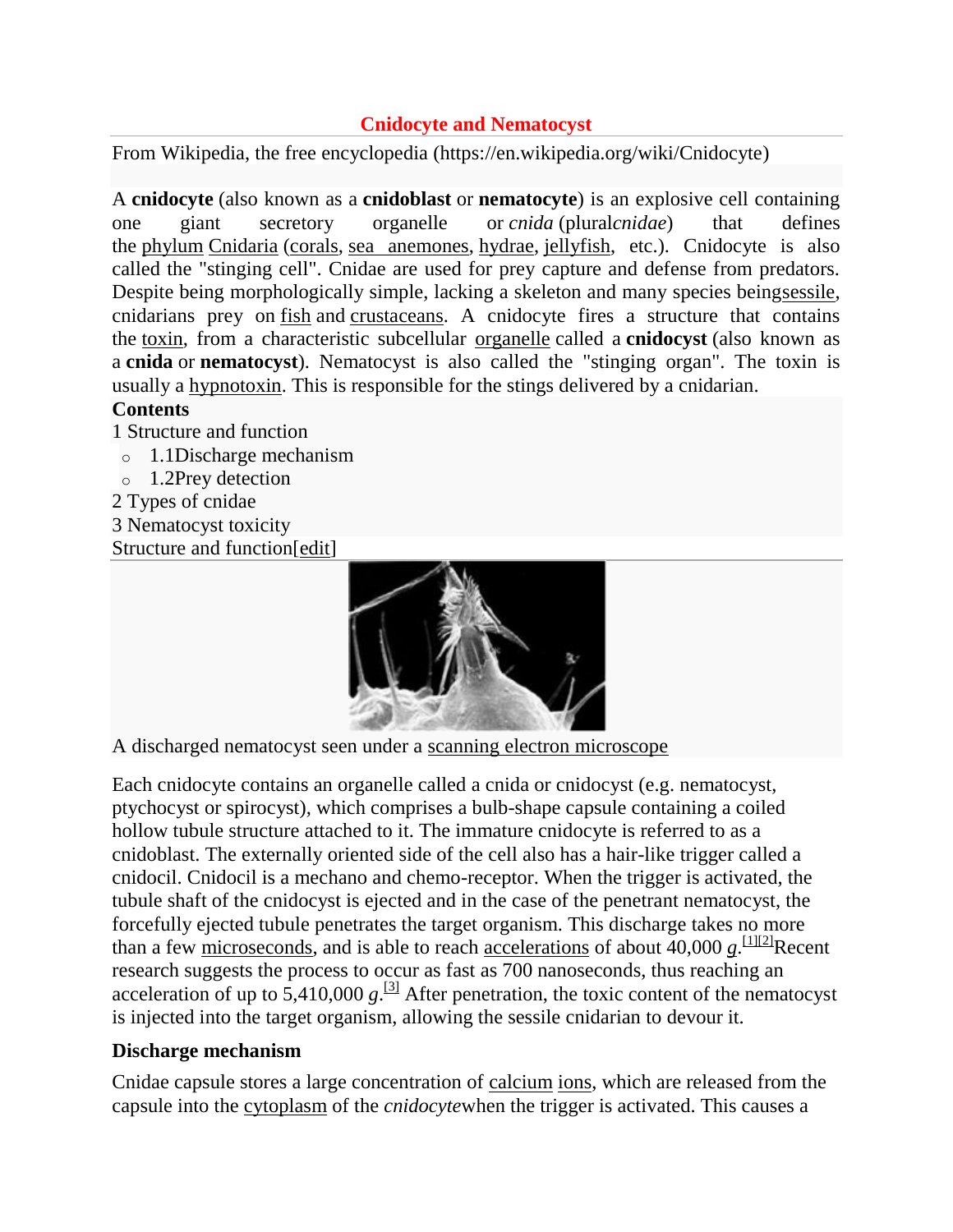large concentration gradient of calcium across the cnidocyte plasma membrane. The resultin[gosmotic pressure](https://en.wikipedia.org/wiki/Osmotic_pressure) causes a rapid influx of water into the cell. This increase in water volume in the cytoplasm forces the coiled cnidae tubule to eject rapidly. Prior to discharge the coiled cnidae tubule exists inside the cell in an "inside out" condition. The back pressure resulting from the influx of water into the cnidocyte together with the opening of the capsule tip structure or operculum, triggers the forceful eversion of the cnidae tubule causing it to right itself as it comes rushing out of the cell with enough force to impale a prey organism.



A diagram of the discharge mechanism of a

nematocyst

### **Prey detection**

Since cnidae are "single use" cells, and this costs a lot of energy, in order to regulate discharge, cnidocytes are connected as "batteries", containing several types of cnidocytes connected to supporting cells and neurons. The supporting cells contain [chemosensors,](https://en.wikipedia.org/wiki/Chemosensor) which, together with the [mechanoreceptor](https://en.wikipedia.org/wiki/Mechanoreceptor) on the cnidocyte (cnidocil), allow only the right combination of stimuli to cause discharge, such as prey swimming, and chemicals found in prey [cuticle](https://en.wikipedia.org/wiki/Cuticle) or cuteous tissue. This prevents the cnidarian from stinging itself although sloughed off cnidae can be induced to fire independently.

### Types of cnidae[\[edit\]](https://en.wikipedia.org/w/index.php?title=Cnidocyte&action=edit§ion=4)

Over 30 types of cnidae are found in different cnidarians. They can be divided into the following groups:

- 1. Penetrant: The penetrant or stenotele is the largest and most complex nematocyst. When discharged, it pierces the skin or chitinous exoskeleton of the prey and injects the poisonous fluid, hypotoxin, that either paralyzes the victim or kills it.
- 2. Glutinant: a sticky surface used to stick to prey, referred to as ptychocysts and found on burrowing (tube) anemones, which help create the tube in which the animal lives